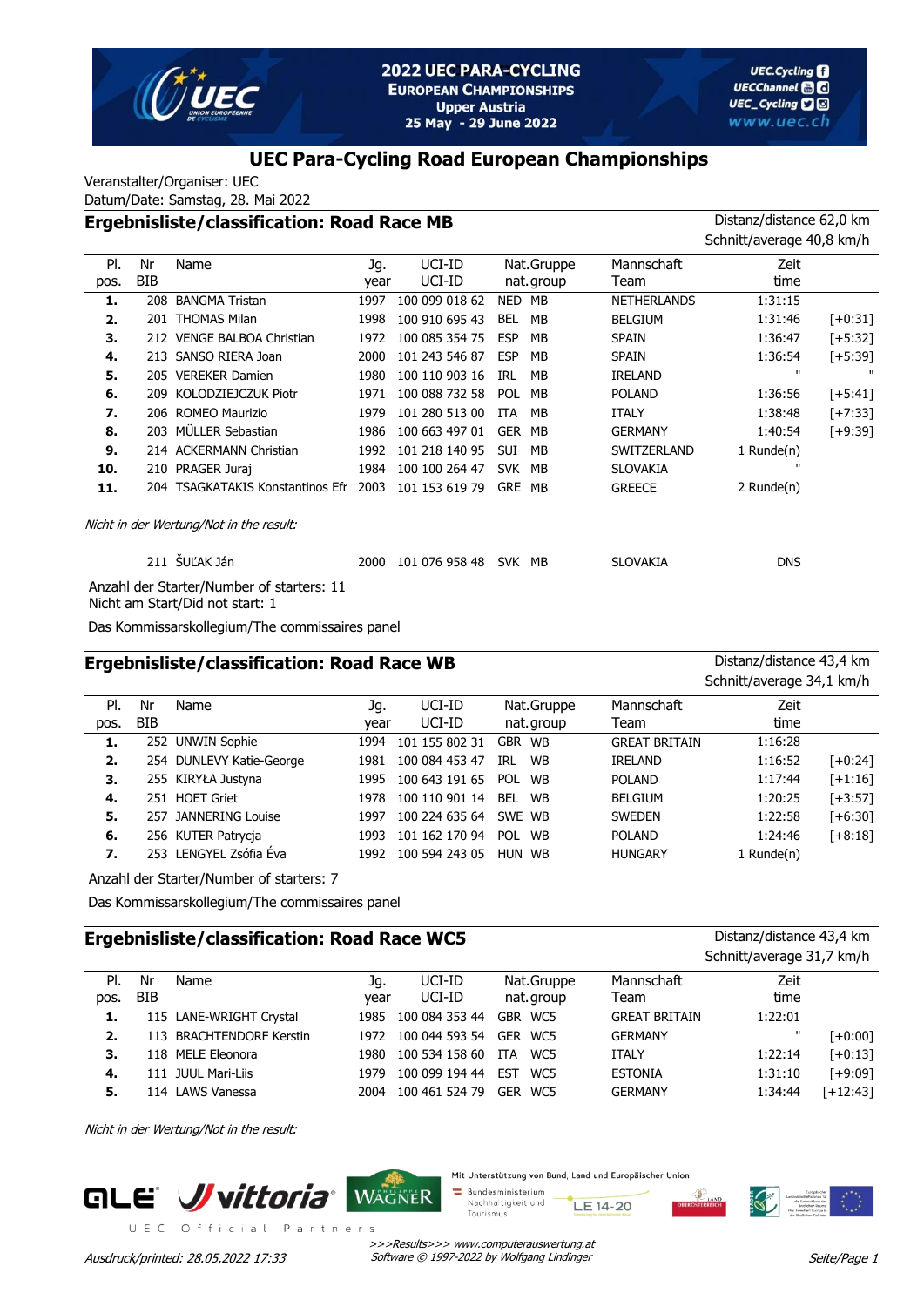Anzahl der Starter/Number of starters: 5 Nicht am Start/Did not start: 1

Das Kommissarskollegium/The commissaires panel

|      |     | Ergebnisliste/classification: Road Race WC4 |      |                |            |               | Distanz/distance 43,4 km  |
|------|-----|---------------------------------------------|------|----------------|------------|---------------|---------------------------|
|      |     |                                             |      |                |            |               | Schnitt/average 30,7 km/h |
| PI.  | Nr  | Name                                        | Jq.  | UCI-ID         | Nat.Gruppe | Mannschaft    | Zeit                      |
| pos. | BIB |                                             | vear | UCI-ID         | nat.group  | Team          | time                      |
| 1.   |     | 101 ALENCON Katell                          | 1986 | 100 095 588 27 | FRA WC4    | <b>FRANCE</b> | 1:24:41                   |

Anzahl der Starter/Number of starters: 1

Das Kommissarskollegium/The commissaires panel

# **Ergebnisliste/classification: Road Race WC3** Distanz/distance 43,4 km

|            |      |                                                                                                            |                |                |                    | Schnitt/average 30,6 km/h |                      |  |  |
|------------|------|------------------------------------------------------------------------------------------------------------|----------------|----------------|--------------------|---------------------------|----------------------|--|--|
| Nr         | Name | Jq.                                                                                                        | UCI-ID         | Nat.Gruppe     | Mannschaft         | Zeit                      |                      |  |  |
| <b>BIB</b> |      | vear                                                                                                       | UCI-ID         | nat.group      | Team               | time                      |                      |  |  |
|            |      | 1979                                                                                                       |                | SWE WC3        | <b>SWEDEN</b>      | 1:25:01                   |                      |  |  |
|            |      | 2000                                                                                                       | 100 979 301 70 | GBR WC3        |                    | 1:25:36                   | $[-6:35]$            |  |  |
|            |      | 1987                                                                                                       | 100 661 506 47 | FRA WC3        | <b>FRANCE</b>      | 1:30:26                   | $[-5:25]$            |  |  |
|            |      | 1997                                                                                                       | 100 943 677 45 | NED WC3        | <b>NETHERLANDS</b> | 1:33:25                   | $[-8:24]$            |  |  |
|            |      | 1995                                                                                                       | 100 696 809 42 | WC3<br>IRL     | <b>IRELAND</b>     | 1 Runde $(n)$             |                      |  |  |
|            |      | 326 BECK Anna<br>322 SCHRAGER Daphne<br>321 MARC Elise<br>325 VAN DEN AARSSEN Aniek<br>324 TIMOTHY Richael |                | 100 225 693 55 |                    |                           | <b>GREAT BRITAIN</b> |  |  |

Anzahl der Starter/Number of starters: 5

Das Kommissarskollegium/The commissaires panel

# **Ergebnisliste/classification: Road Race WC2** Distanz/distance 43,4 km

|      |            |                        |      |                             |                 |                | Schnitt/average 29,9 km/h |         |
|------|------------|------------------------|------|-----------------------------|-----------------|----------------|---------------------------|---------|
| PI.  | Nr         | Name                   | Jq.  | UCI-ID                      | Nat.Gruppe      | Mannschaft     | Zeit                      |         |
| pos. | <b>BIB</b> |                        | vear | UCI-ID                      | nat. group      | Team           | time                      |         |
| 1.   |            | 314 RIGLING Flurina    |      | 1996 101 053 106 58 SUI     | WC <sub>2</sub> | SWITZERLAND    | 1:27:05                   |         |
| 2.   |            | 313 HAUSBERGER Maike   |      | 1995 100 831 730 36 GER WC2 |                 | <b>GERMANY</b> | 1:31:08                   | [+4:03] |
| з.   |            | 311 MARZINKE Yvonne    |      | 1976 100 085 195 13         | AUT WC2         | <b>AUSTRIA</b> | 1 Runde $(n)$             |         |
| 4.   |            | 312 RIBAULT Christelle | 1978 | 100 015 715 82              | FRA WC2         | <b>FRANCE</b>  | $\mathbf{H}$              |         |

Anzahl der Starter/Number of starters: 4

Das Kommissarskollegium/The commissaires panel

#### **Ergebnisliste/classification: MC5** Distanz/distance 49,6 km

Schnitt/average 39,5 km/h

| PI.  | Nr  | Name                         | -/- | Jg.  | UCI-ID         | Nat.Gruppe        | Mannschaf        | Zeit          |              |
|------|-----|------------------------------|-----|------|----------------|-------------------|------------------|---------------|--------------|
| pos. | BIB |                              |     | year | UCI-ID         | nat.group         |                  | time          |              |
| 1.   |     | 48 LE CUNFF Kevin            | 3.  | 1988 | 100 114 151 63 | MC5<br><b>FRA</b> | <b>FRANCE</b>    | 1:15:21       |              |
| 2.   | 47  | <b>FOULON Dorian</b>         |     | 1998 | 100 096 529 95 | MC5<br><b>FRA</b> | <b>FRANCE</b>    | 1:15:40       | $[-10:19]$   |
| 3.   |     | 52 ABRAHAM GEBRU Daniel      | 2.  | 1985 | 100 073 974 44 | <b>NED</b><br>MC5 | <b>NETHERLAN</b> | 1:16:34       | $[-1:13]$    |
| 4.   |     | 53 VAN DE POL Martin         | 10. | 1991 | 100 111 121 40 | NED<br>MC5        | <b>NETHERLAN</b> | 1:17:12       | $[-1:51]$    |
| 5.   |     | 41 LÄSSER Franz-Josef        | 6.  | 2001 | 100 488 983 87 | <b>AUT</b><br>MC5 | <b>AUSTRIA</b>   | 1:18:44       | $[+3:23]$    |
| 6.   |     | 59 RAMOS SANCHEZ Damian      | 25. | 1986 | 100 524 095 85 | <b>ESP</b><br>MC5 | <b>SPAIN</b>     | п             |              |
| 7.   | 50. | <b>WERMESER Zsombor</b>      | 8.  | 1998 | 100 236 586 84 | <b>HUN</b><br>MC5 | <b>HUNGARY</b>   | 1:20:41       | $[-5:20]$    |
| 8.   |     | 51 TARLAO Andrea             | 4.  | 1984 | 100 084 566 63 | ITA<br>MC5        | <b>ITALY</b>     | п             | $\mathbf{H}$ |
| 9.   |     | 61 SANCHEZ NAVARRO Juan Anto | 18. | 1976 | 100 112 233 85 | <b>ESP</b><br>MC5 | <b>SPAIN</b>     | 1:20:43       | $[-5:22]$    |
| 10.  |     | 44 VERSCHAEREN Niels         | 63. | 1991 | 100 639 644 10 | <b>BEL</b><br>MC5 | <b>BELGIUM</b>   | 1:24:50       | $[-49:29]$   |
| 11.  | 49  | KLINGE Jakob                 | 34. | 1996 | 101 078 361 93 | <b>GER</b><br>MC5 | <b>GERMANY</b>   | ш             |              |
| 12.  |     | 55 MAXIMINO Helder           |     | 1976 | 100 774 301 31 | POR MC5           | <b>PORTUGAL</b>  | 1:25:13       | $[-49:52]$   |
| 13.  |     | 57 PETIC Dávid               |     | 1997 | 101 281 284 92 | <b>SVK</b><br>MC5 | <b>SLOVAKIA</b>  | 1:25:16       | $[-49:55]$   |
| 14.  |     | 56 GEMER Slavomír            |     | 1981 | 101 160 588 64 | SVK MC5           | <b>SLOVAKIA</b>  | 1 Runde $(n)$ |              |
| 15.  |     | 45 MASTIK Tomáš              |     | 1978 | 100 663 513 17 | <b>CZE</b><br>MC5 | <b>CZECH REP</b> | $\mathbf{u}$  |              |
| 16.  |     | 60 ĐUKELIĆ Stefan            |     | 1994 | 100 085 241 59 | <b>SRB</b><br>MC5 | <b>SERBIA</b>    | 2 Runde $(n)$ |              |
| 17.  |     | 42 RINGER Thomas             | 73. | 1993 | 101 076 566 44 | MC5<br>AUT        | <b>AUSTRIA</b>   | $\mathbf{u}$  |              |

# **ALE Wittoria** WAGNER

Mit Unterstützung von Bund, Land und Europäischer Union

 $\equiv$  Bundesministerium Nachhaltigkeit und LE 14-20 Tourismus

UEC Official Partners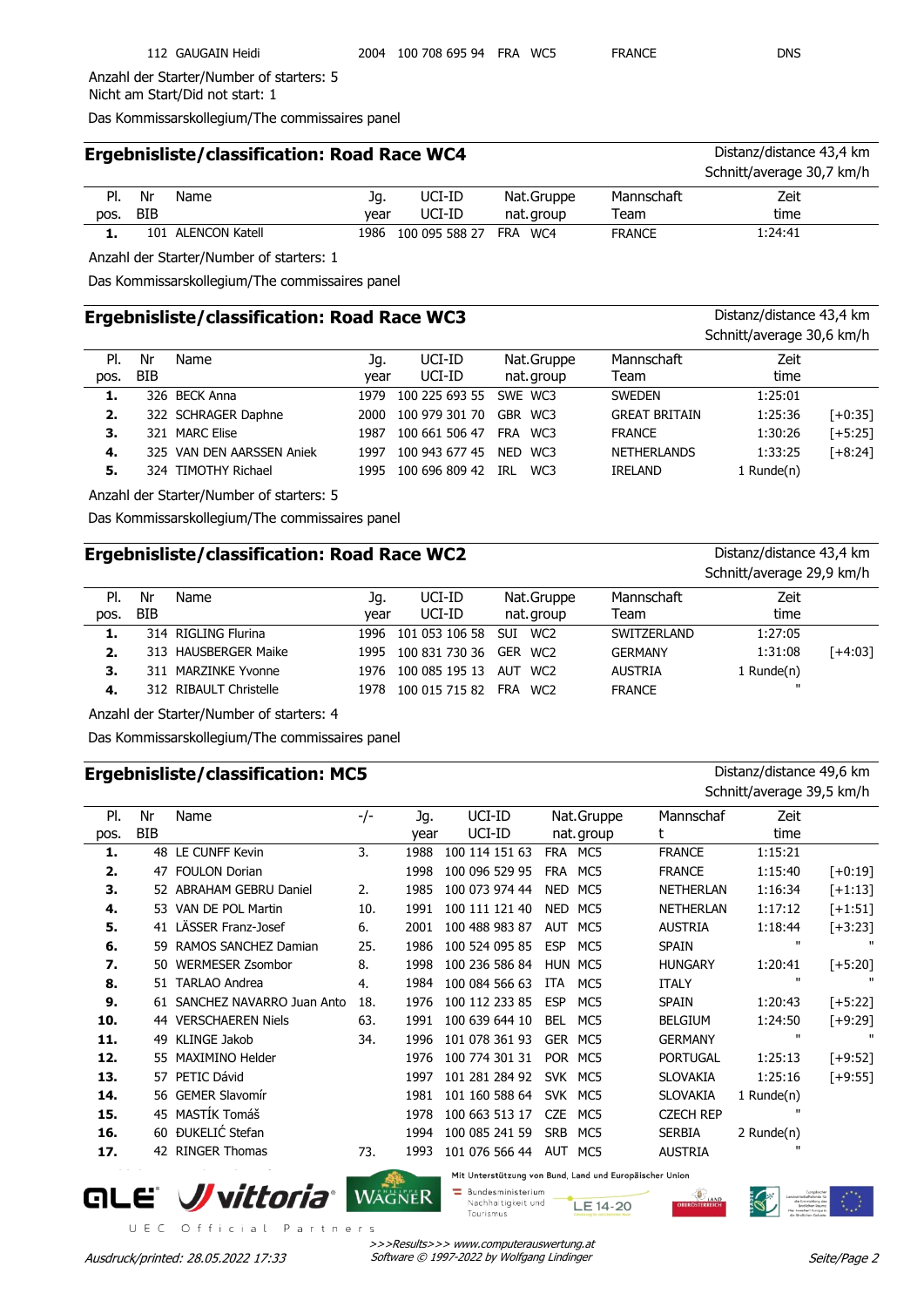# **Ergebnisliste/classification: MC4** Distanz/distance 49,6 km

| Nr<br>BIB | Name | −/−                                                                                                                                                                                                                                                                                                                                                                    | Jg.<br>year                       | UCI-ID<br>UCI-ID |            |     | Mannschaf<br>t                                                      | Zeit<br>time |                           |
|-----------|------|------------------------------------------------------------------------------------------------------------------------------------------------------------------------------------------------------------------------------------------------------------------------------------------------------------------------------------------------------------------------|-----------------------------------|------------------|------------|-----|---------------------------------------------------------------------|--------------|---------------------------|
|           |      | 10.                                                                                                                                                                                                                                                                                                                                                                    | 1985                              | 100 117 807 33   | <b>FRA</b> | MC4 | <b>FRANCE</b>                                                       | 1:17:30      |                           |
|           |      | 5.                                                                                                                                                                                                                                                                                                                                                                     | 1979                              | 100 038 497 69   |            |     | <b>SLOVAKIA</b>                                                     | ш            | $[+0:00]$                 |
|           |      | 26.                                                                                                                                                                                                                                                                                                                                                                    | 1977                              | 100 561 805 62   | <b>ESP</b> | MC4 | <b>SPAIN</b>                                                        | 1:24:50      | $[-7:20]$                 |
|           |      | 18.                                                                                                                                                                                                                                                                                                                                                                    | 1984                              | 100 245 754 37   |            |     | <b>FRANCE</b>                                                       | $\mathbf{H}$ |                           |
|           |      | 27.                                                                                                                                                                                                                                                                                                                                                                    | 1980                              | 100 084 376 67   |            |     | <b>GERMANY</b>                                                      | п            |                           |
|           |      | 22.                                                                                                                                                                                                                                                                                                                                                                    | 1993                              | 101 156 908 70   | <b>SUI</b> | MC4 | <b>SWITZERLA</b>                                                    | 1:24:53      | $[-7:23]$                 |
|           |      |                                                                                                                                                                                                                                                                                                                                                                        | 1997                              | 100 112 245 00   | <b>ESP</b> | MC4 | <b>SPAIN</b>                                                        | 1:24:55      | $[+7:25]$                 |
|           |      | 4.                                                                                                                                                                                                                                                                                                                                                                     | 1970                              | 100 084 555 52   | <b>ITA</b> | MC4 | ITALY                                                               | $\mathbf{u}$ |                           |
| 27        |      | 23.                                                                                                                                                                                                                                                                                                                                                                    | 1989                              | 101 158 204 08   | POL        | MC4 | <b>POLAND</b>                                                       | 1:25:13      | $[+7:43]$                 |
|           |      | 38.                                                                                                                                                                                                                                                                                                                                                                    | 1984                              | 100 033 707 32   | <b>SUI</b> | MC4 | <b>SWITZERLA</b>                                                    | 1:25:16      | $[+7:46]$                 |
|           |      | 28.                                                                                                                                                                                                                                                                                                                                                                    | 1968                              | 100 165 720 28   | <b>SUI</b> | MC4 | <b>SWITZERLA</b>                                                    |              |                           |
|           |      | 42.                                                                                                                                                                                                                                                                                                                                                                    | 1969                              | 100 084 616 16   | LAT        | MC4 | LATVIA                                                              | 1 Runde(n)   |                           |
|           |      |                                                                                                                                                                                                                                                                                                                                                                        | 1982                              | 100 844 636 41   |            |     | <b>HUNGARY</b>                                                      | 2 Runde(n)   |                           |
|           |      |                                                                                                                                                                                                                                                                                                                                                                        |                                   |                  |            |     |                                                                     |              |                           |
|           |      | 6.                                                                                                                                                                                                                                                                                                                                                                     | 1986                              | 100 803 038 56   | BEL        | MC4 | <b>BELGIUM</b>                                                      | <b>DNF</b>   |                           |
|           |      | 9.                                                                                                                                                                                                                                                                                                                                                                     | 1988                              | 100 112 250 05   | <b>IRL</b> | MC4 | IRELAND                                                             | <b>DNF</b>   |                           |
|           |      | 36 PEYROTON DARTET Thomas<br>28 KURIL Patrik<br>29 HIGUERA RODRIGUEZ Oscar<br>22 CARLIER Mickael<br>34 SCHÄFER Thomas<br>33 ZEMP Timothy<br>26 PITTACOLO Michele<br><b>BERTOLIN Bartlomiej</b><br>31 BERNASCONI Fabio<br>32 GARNIER Laurent<br>35 GAILISS Oskars<br>24 SZÉNÁSI Péter<br>Nicht in der Wertung/Not in the result:<br>21 CLINCKE Louis<br>25 GRIMES Ronan | 30 JIMENEZ GUTIERREZ Juan Albe 8. |                  |            |     | Nat.Gruppe<br>nat.group<br>SVK MC4<br>FRA MC4<br>GER MC4<br>HUN MC4 |              | Schnitt/average 38,4 km/h |

Anzahl der Starter/Number of starters: 15 Ausgeschiedene Fahrer/Retired: 2

Das Kommissarskollegium/The commissaires panel

|      |            | <b>Ergebnisliste/classification: MC3</b> |     | Distanz/distance 49,6 km |                |                   |                  |                           |              |
|------|------------|------------------------------------------|-----|--------------------------|----------------|-------------------|------------------|---------------------------|--------------|
|      |            |                                          |     |                          |                |                   |                  | Schnitt/average 37,0 km/h |              |
| PI.  | Nr         | Name                                     | -/- | Jq.                      | UCI-ID         | Nat.Gruppe        | Mannschaf        | Zeit                      |              |
| pos. | <b>BIB</b> |                                          |     | year                     | UCI-ID         | nat.group         | t                | time                      |              |
| 1.   | 9          | <b>GRAHAM Finlay</b>                     | 2.  | 1999                     | 100 505 645 65 | GBR MC3           | <b>GREAT BRI</b> | 1:20:22                   |              |
| 2.   |            | 8 WARIAS Steffen                         | 12. | 1985                     | 100 084 389 80 | GER MC3           | <b>GERMANY</b>   | 1:20:36                   | $[-0:14]$    |
| З.   | 11         | <b>BOERSMA Stijn</b>                     | 24. | 1995                     | 100 158 964 62 | <b>NED</b><br>MC3 | <b>NETHERLAN</b> | 1:24:50                   | $[+4:28]$    |
| 4.   |            | 14 SANTAS ASENSIO Eduardo                | 9.  | 1989                     | 100 085 350 71 | <b>ESP</b><br>MC3 | <b>SPAIN</b>     | $\mathbf{u}$              |              |
| 5.   |            | 6 SICOT Valentin                         | 14. | 2001                     | 100 695 616 13 | FRA<br>MC3        | <b>FRANCE</b>    | 1:25:13                   | $[-4:51]$    |
| 6.   |            | 4 LE ROUSSEAU Gatien                     | 17. | 2002                     | 100 765 379 33 | FRA MC3           | <b>FRANCE</b>    | $\mathbf{H}$              | $\mathbf{u}$ |
| 7.   |            | 3 BOUZIANI Florian                       | 36. | 1990                     | 100 830 197 55 | FRA MC3           | <b>FRANCE</b>    | $\mathbf{u}$              | $\mathbf{H}$ |
| 8.   |            | 16 SACHER Wolfgang                       | 22. | 1966                     | 100 060 813 75 | GER MC3           | <b>GERMANY</b>   | $\mathbf{u}$              | п            |
| 9.   |            | 12 DRENTH Matthijs                       | 30. | 1997                     | 101 071 070 77 | <b>NED</b><br>MC3 | <b>NETHERLAN</b> | 1:25:16                   | [+4:54]      |
| 10.  |            | 7 SCHINDLER Matthias                     | 18. | 1982                     | 100 095 592 31 | <b>GER</b><br>MC3 | <b>GERMANY</b>   | 1:26:26                   | $[-6:04]$    |
| 11.  |            | 13 MACIEJEWSKI Zbigniew                  | 19. | 1971                     | 100 810 222 62 | POL<br>MC3        | <b>POLAND</b>    | 1 Runde(n)                |              |
| 12.  | 17         | <b>HINTRINGER Dietmar</b>                |     | 1980                     | 100 099 104 51 | AUT<br>MC3        | <b>AUSTRIA</b>   | $\mathbf{u}$              |              |
| 13.  |            | 2 KUBÍNEK František                      | 41. | 1988                     | 100 934 200 74 | <b>CZE</b><br>MC3 | <b>CZECH REP</b> | 2 Runde $(n)$             |              |
| 14.  |            | 15 AUF DER MAUR Adolf                    | 32. | 1972                     | 100 708 057 38 | <b>SUI</b><br>MC3 | <b>SWITZERLA</b> | "                         |              |
| 15.  | 10         | CSÁSZÁR Attila                           |     | 1977                     | 100 840 846 34 | HUN MC3           | <b>HUNGARY</b>   | $\mathbf{u}$              |              |

Anzahl der Starter/Number of starters: 15

Das Kommissarskollegium/The commissaires panel

# **Ergebnisliste/classification: MC2** Distanz/distance 43,4 km

|             |                  |                             |     |             |                  |                                                         |                  | Schnitt/average 35,4 km/h |           |
|-------------|------------------|-----------------------------|-----|-------------|------------------|---------------------------------------------------------|------------------|---------------------------|-----------|
| PI.<br>pos. | Nr<br><b>BIB</b> | Name                        | -/- | Jq.<br>vear | UCI-ID<br>UCI-ID | Nat.Gruppe<br>nat.group                                 | Mannschaf        | Zeit<br>time              |           |
|             |                  | 135 LEAUTE Alexandre        |     | 2000        | 100 272 066 62   | FRA MC2                                                 | <b>FRANCE</b>    | 1:13:32                   |           |
| 2.          |                  | 136 ROBERTSON Matthew       | 13. | 1999        | 100 239 290 72   | GBR MC2                                                 | <b>GREAT BRI</b> | 1:15:06                   | [+1:34]   |
| 3.          |                  | 145 ECKHARD TIO Maurice Far | 12. | 1983        | 100 085 314 35   | <b>FSP</b><br>MC <sub>2</sub>                           | <b>SPAIN</b>     | 1:16:47                   | $[-3:15]$ |
| 4.          |                  | 134 KOBLASA Ivo             | 5.  | 1993        | 100 085 005 17   | MC <sub>2</sub><br>CZE.                                 | <b>CZECH REP</b> | 1:18:29                   | $[-4:57]$ |
|             |                  |                             |     |             |                  | Mit Unterstützung von Bund, Land und Europäischer Union |                  |                           |           |

# **GLE Vittoria** WAGNER

UEC Official Partners

>>>Results>>> www.computerauswertung.at Ausdruck/printed: 28.05.2022 17:33 Software © 1997-2022 by Wolfgang Lindinger

Tourismus

Bundesministerium<br>Nachhaltigkeit und

審 LAND

LE 14-20